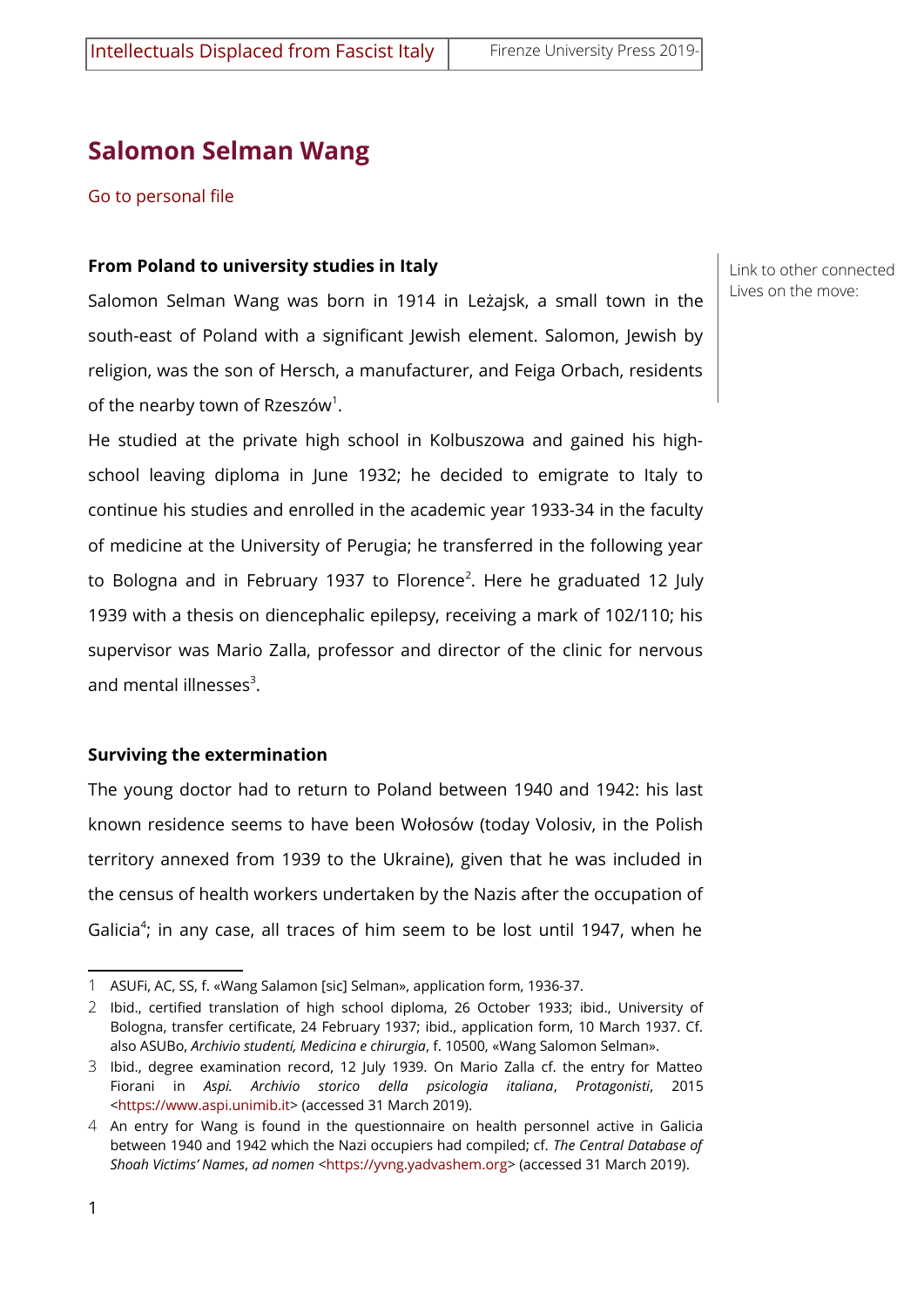appears to be living in Wrocław and sought help from the consulate in forwarding his degree certificate lost during the war<sup>[5](#page-1-0)</sup>. Salomon was the cousin of Marcello Sporn, a specialist in respiratory diseases, who pursued his profession in Milano from the thirties $6$ .

No information has been found on his subsequent career.

## **Principal pubications**

 Degree thesis «Epilessia diencefalica», Florence University, Faculty of Medicine and Surgery, 1938-39.

### **Sources**

- ASUBo, *Archivio studenti, Medicina e chirurgia*, f. 10500, «Wang Salomon Selman».
- ASUFi, AC, SS, f. «Wang Salamon [sic] Selman».
- *The Central Database of Shoah Victims' Names*, *ad nomen* [<https://yvng.yadvashem.org](https://yvng.yadvashem.org/)>.

Francesca Cavarocchi Translated by Tom Dawkes

<span id="page-1-0"></span><sup>5</sup> ASUFi, AC, SS, f. «Wang Salamon [sic] Selman», the Polish consulate in Rome to the University of Florence, 30 June 1947.

<span id="page-1-1"></span><sup>6</sup> Ibid., Marcello Sporn to the University of Florence, 4 April 1947.